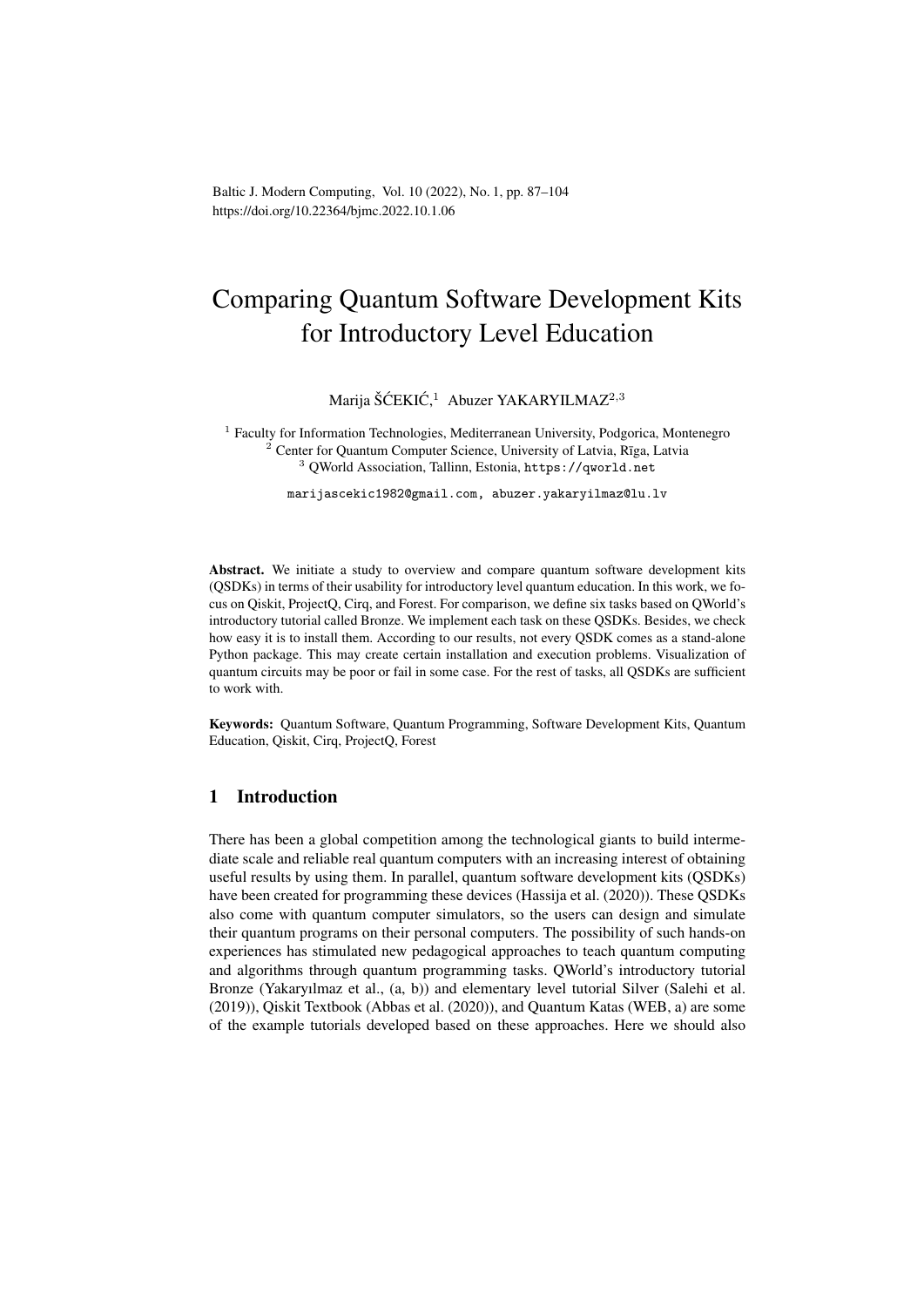emphasize the key role of using jupyter notebooks that increases the interaction significantly (e.g., Wootton et al. (2020)). Among all, Bronze was designed particularly for the introductory level education. Up to date, it has been used to organize around 80 workshops, online and on site, globally and locally (around 25 countries). We refer the reader to (Salehi et al. (2021)) for a study on the positive effects of the workshops using Bronze.

Bronze uses gate-based quantum programs, widely used in standard textbooks on quantum computing (e.g., Nielsen and Chuang (2000), Kaye et al. (2006)). One advantage of gate-based models is their compatibility with the existing quantum computers (using superconducting technologies) developed by the well-known manufacturers such as IBM, Google, or Rigetti. Thus, the written code and executed code on real machines are closely related, and so the programmers can directly work on the optimization of their code or using certain error correcting/mitigation techniques (Endo et al. (2018, 2020)).

Qiskit, Cirq, and Forest are the QSDKs created and supported by IBM, Google, and Rigetti (WEB, b, c, d), respectively; and ProjectQ is an academic project (Steiger et al. (2018)) with industrial support such as Huawei (WEB, e). In this work, we initiated a study for investigating their pedagogical usability and then compare them for introductory level education. Their scope is beyond the pedagogical purposes, and they can be compared from different perspectives (e.g., LaRose (2019), Vietz et al. (2021)). But, we find it valuable to evaluate how ready they are for the new comers, especially ones learning quantum concepts for the first time. Our work is an initial step towards this direction.

The versions of libraries we use in this work are Qiskit 0.29.0, Cirq 0.12.0, ProjectQ 0.7.0, and Forest 3.0.0 using pyQuil as the Python library.

We use a task-based approach for our study and give their list in Section 2. In Section 3, we give the details of the implementation of each task with an overview of QSDKs. Our findings are presented in Section 4. We close the paper (Section 5) by summarizing our findings as a table and discussing possible future directions.<sup>1</sup>

## 2 The list of basic functionalities

We use QWorld's Bronze as the base for defining our six mains tasks. We give the details of the tasks in Section 3, and here is a concise list of functionalities we check in each QSDK:

- Randomly generating very simple quantum circuits (using classical conditionals and loops)
- Executing quantum circuits and reading the measurement results
- Visualizing the quantum circuits
- Simplifying the design by using classical subroutines
- Reading the quantum state and unitary operator of the circuit
- Applying controlled quantum operators

<sup>&</sup>lt;sup>1</sup> All code related to this work is accessible from the public repository: https://gitlab.com/ marijascekic/qsdk-comparison/-/tree/BJMC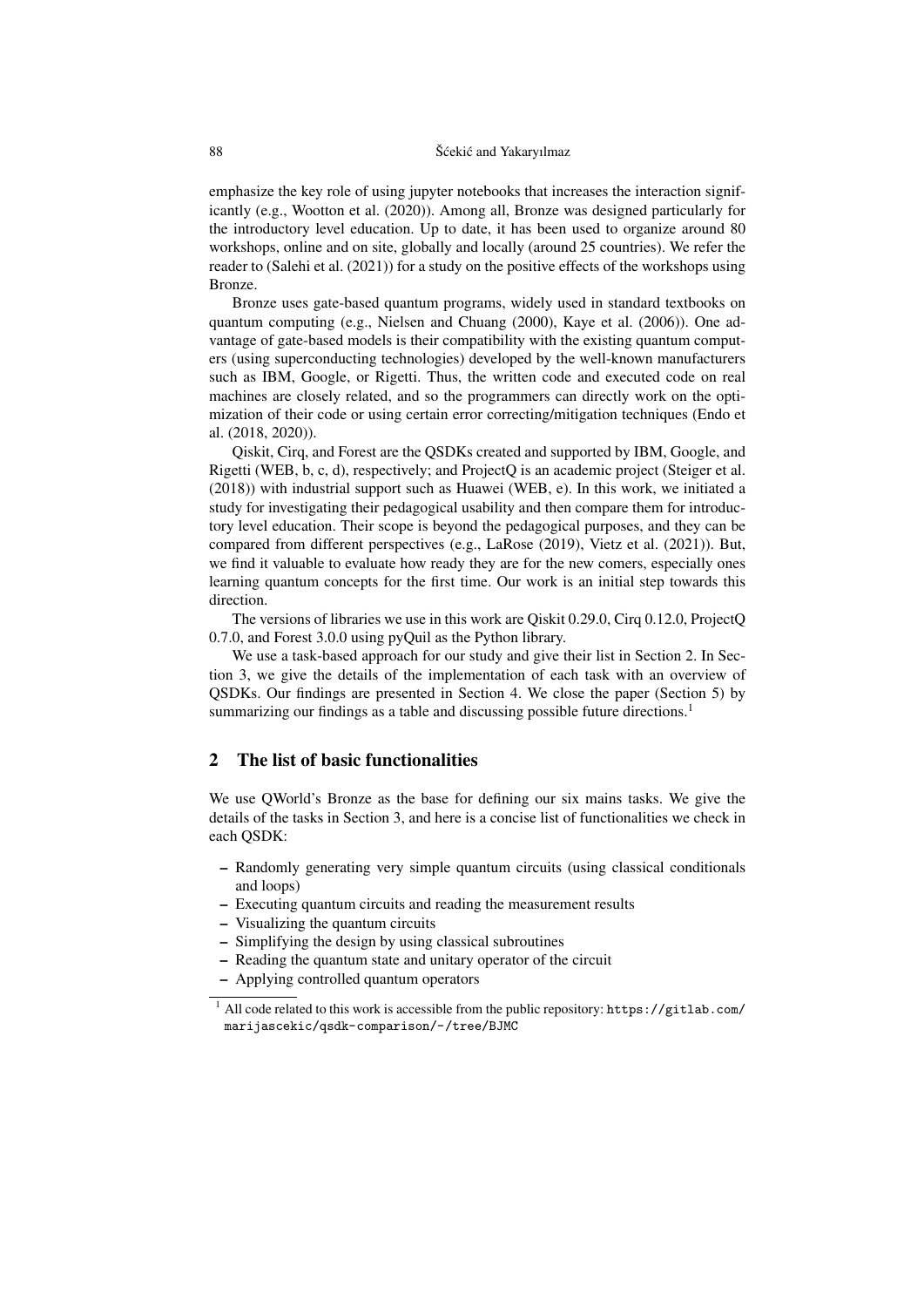- Implementing intermediate measurements
- Applying classically controlled quantum operators
- Implementing quantum teleportation as a sophisticated protocol for the introductory level

Our main criterion is whether each of these functionalities is implemented or not by every QSDK. Our work consists of case studies where each case is defined by a task. It is clear that further tasks may also be added. As an initial study, we draw our borders with QWorld's tutorial Bronze.

## 3 Task details with an overview of QSDKs

Here we list each task under a subsection. The first task (next subsection) is the main one and so we also provide an overview of each library. For the rest of the tasks, we highlight only the most significant points. We refer the reader to check the repository of this work for the details.

#### 3.1 Random quantum circuit outputting 8-bit binary numbers

This is a very basic example of using classical loops and conditionals when designing a quantum circuit.

The task is to design a quantum circuit with 8 qubits. For each qubit, we apply a NOT gate with probability 1/2. Then, we measure all qubits. The sub-tasks are

- to design the circuit,
- to draw the circuit, and,
- to read the result as a binary number.

3.1.1 Qiskit Quantum programs are designed as quantum circuits in Qiskit, which are composed by quantum and classical registers having qubits and bits, respectively. The quantum operators are applied to the qubits, and when measured, the results are written to the classical bits.

```
q = QuantumRegister(8)
c = ClassicalRegister(8)
qc = QuantumCircuit(q,c)
for i in range(8): # i in \{0, ..., 7\}if randrange(2) == 0: # with probability 1/2qc.x(q[i]) # x is the NOT gate applied to q[i]qc.measure(q,c) # measure q[i] => c[i]
```
The quantum circuit has a method called "draw" to visualize the quantum program.

qc.draw(output='mpl') # using Mathplotlib

A representative example is given in Figure 1. Qiskit uses separate objects and methods to execute circuits and process the outputs. Here we use local simulator called "qasm\_simulator".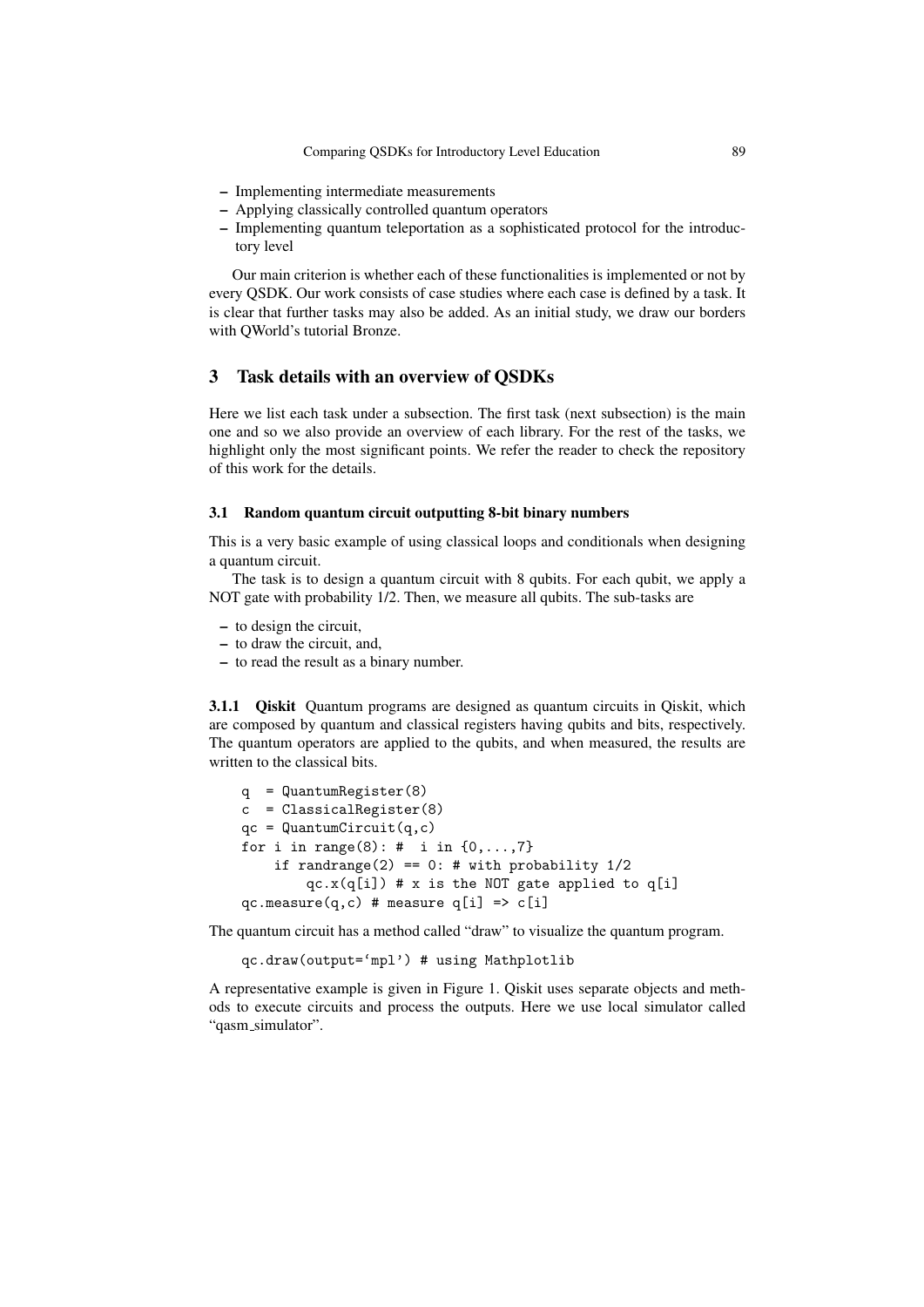

Fig. 1. An example quantum circuit in Qiskit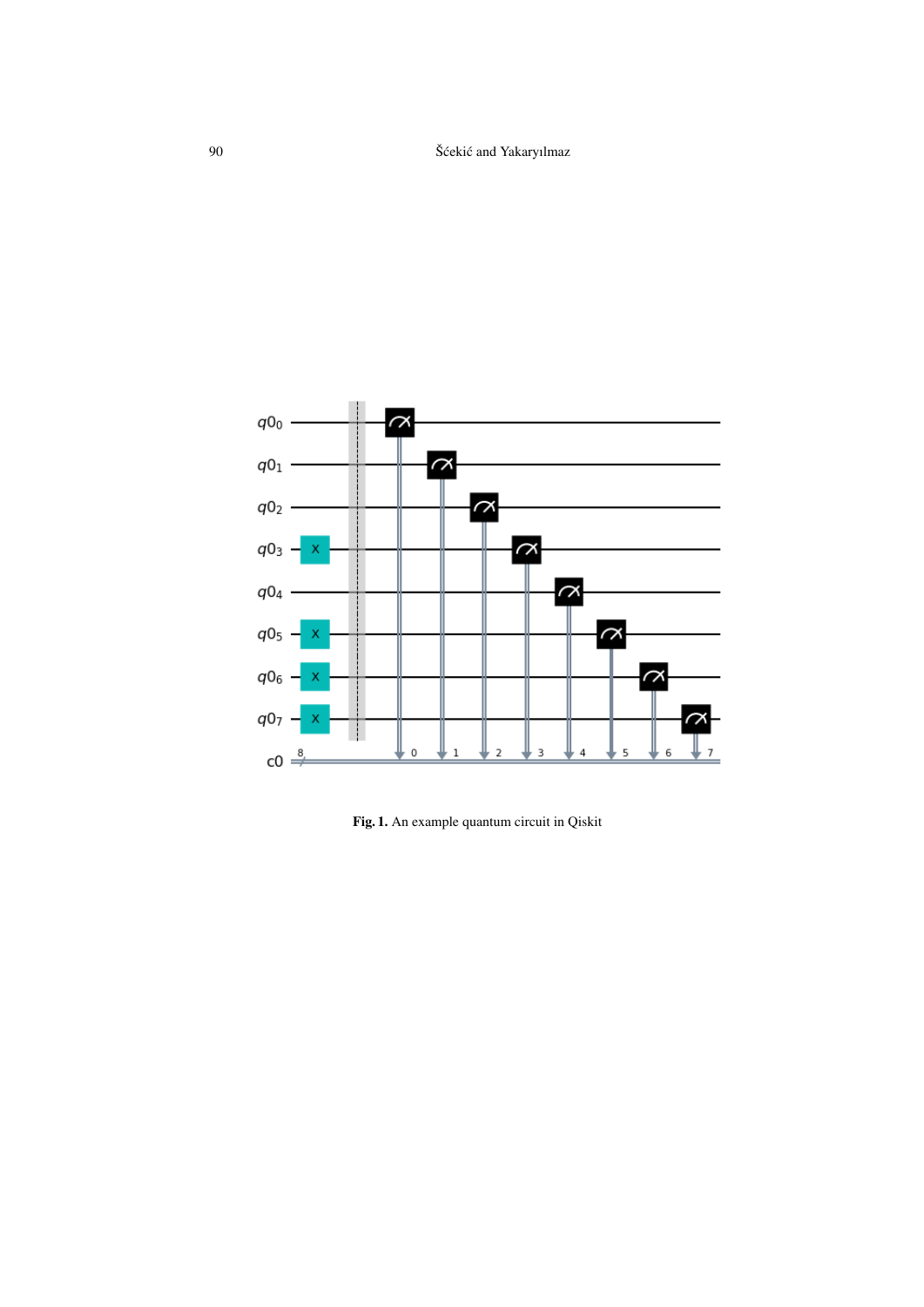Comparing QSDKs for Introductory Level Education 91

```
job = execute(qc,Aer.get_backend('qasm_simulator'),shots=1000)
counts = job.result().get_counts(qc)
print(counts)
```
The output of each execution is a binary number, and, a circuit can be executed several times. Thus, we obtain a dictionary of the binary outcomes with their frequencies.

{'11101000': 1000}

We can use default Python functions to convert the binary numbers in decimals. The user may use a loop to go through the dictionary.

3.1.2 Cirq Quantum programs are designed as quantum circuits in Cirq having only qubits (no explicit classical registers). On real quantum computers, the connectivity of qubits form a 2D topology, and Cirq allows us to define qubits as a line or as a grid.

In Cirq, circuit and quantum registers are separate objects. The circuit is constructed by appending the operators and qubits. Our example circuit has a line of qubits.

```
q = [cing.LineQubit(i) for i in range(8)] # define qubitsqc = cirq.Circuit() # define circuit
for i in range(8):
    if randrange(2)==0:
        qc.append(cira.X(q[i])) # define operator(s)
qc.append(cirq.measure(*q, key='result')) # define measurement
```
We also define a key value to access the measurement outcome of the specified qubits. A circuit or quantum register can be printed as text.

```
print(q) # print the quantum register
print(ac) # print the circuit
```
An example output circuit is given in Figure 2.

Cirq has a simulator object to execute the circuit a specified number of times.

```
simulator = cirq.Simulator()
result = simulator.run(qc, repetitions=10)
print(result)
print(result.histogram(key='result'))
```
The result gives the outcomes of each qubit separately (a single binary string for each qubit):

```
result=1111111111, 1111111111, 0000000000, 1111111111,
1111111111, 1111111111, 1111111111, 0000000000
```
To read the outcomes of all qubits as a single number, we use the key value, and so the result becomes a collection of decimal number with their frequencies:

Counter({222: 10})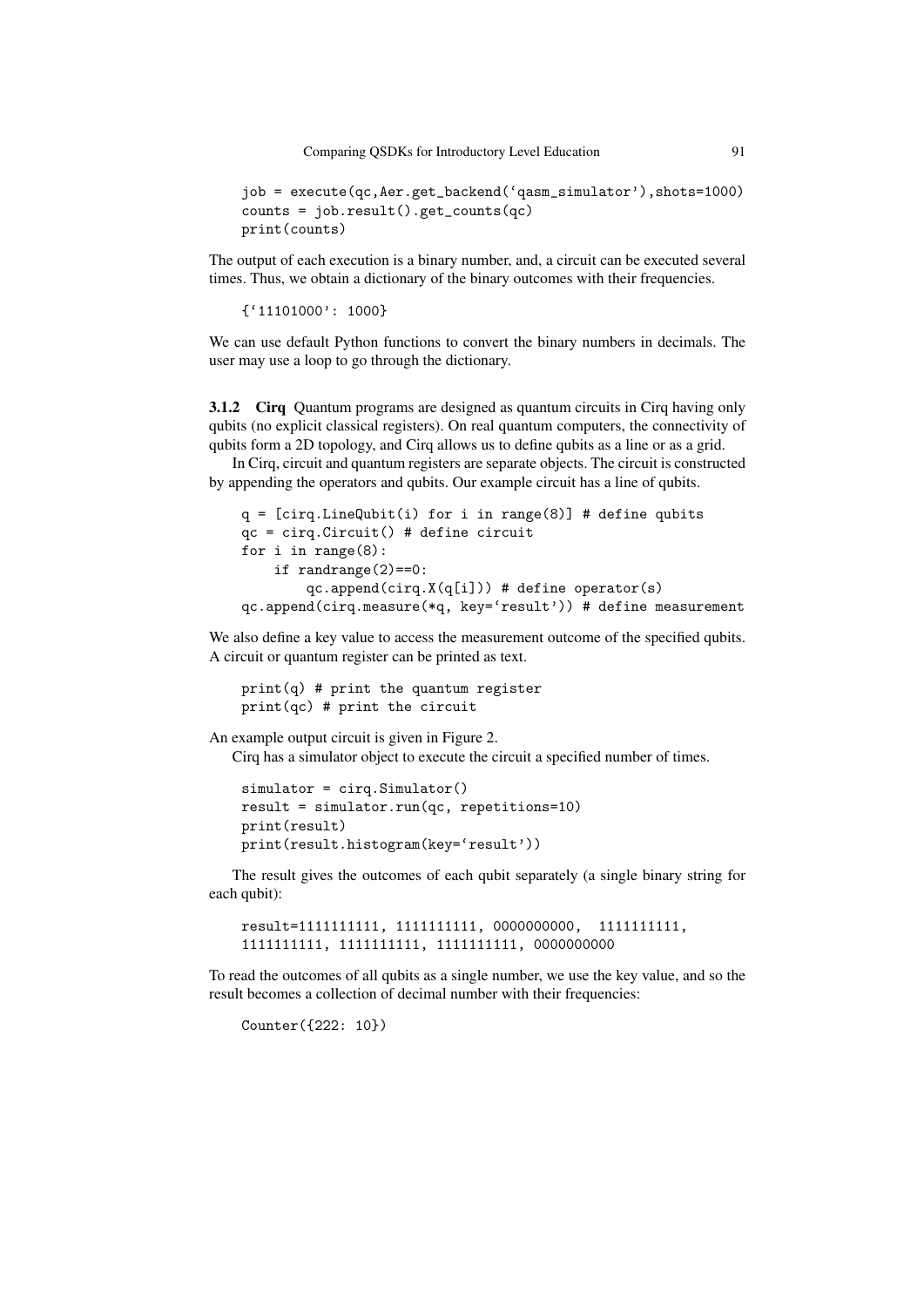

Fig. 2. An example quantum circuit in Cirq

3.1.3 Forest The library pyQuil has a "Program" object to define quantum circuits. The qubits are defined as a list. The program object also allows to define classical bits, to which the measurement outcomes can be written. Each operator is added to the program.

```
qc = Program()
q = range(8) # qubits
for i in range (8):
    if randrange(2) == 0:
        qc += Program(X(q[i])) # add operations
# define a classical register
ro = qc.declare('ro', memory_type='BIT', memory_size=8)
# measure qubits => bits
for i in range (8):
    qc+=MEASURE(i,ro[i])
```
A circuit can be drawn by using LATEX.

```
from pyquil.latex import display
display(qc)
```
However, this uses the external programs "pdflatex" and "convert" and the installation of LATEX including class and style files for "standalone", "geometry", "tikz", and "quantikz". An example circuit drawing is given in Figure 3. The quantum program may also be printed as a list of its elements. An example of a list obtained by the command "print (qc)" is given in Figure 4.

To execute the program on a local virtual machine, an external program "qvm" is used. Before that, the program is compiled by another external program called "quilc". These programs can be executed on separate consoles as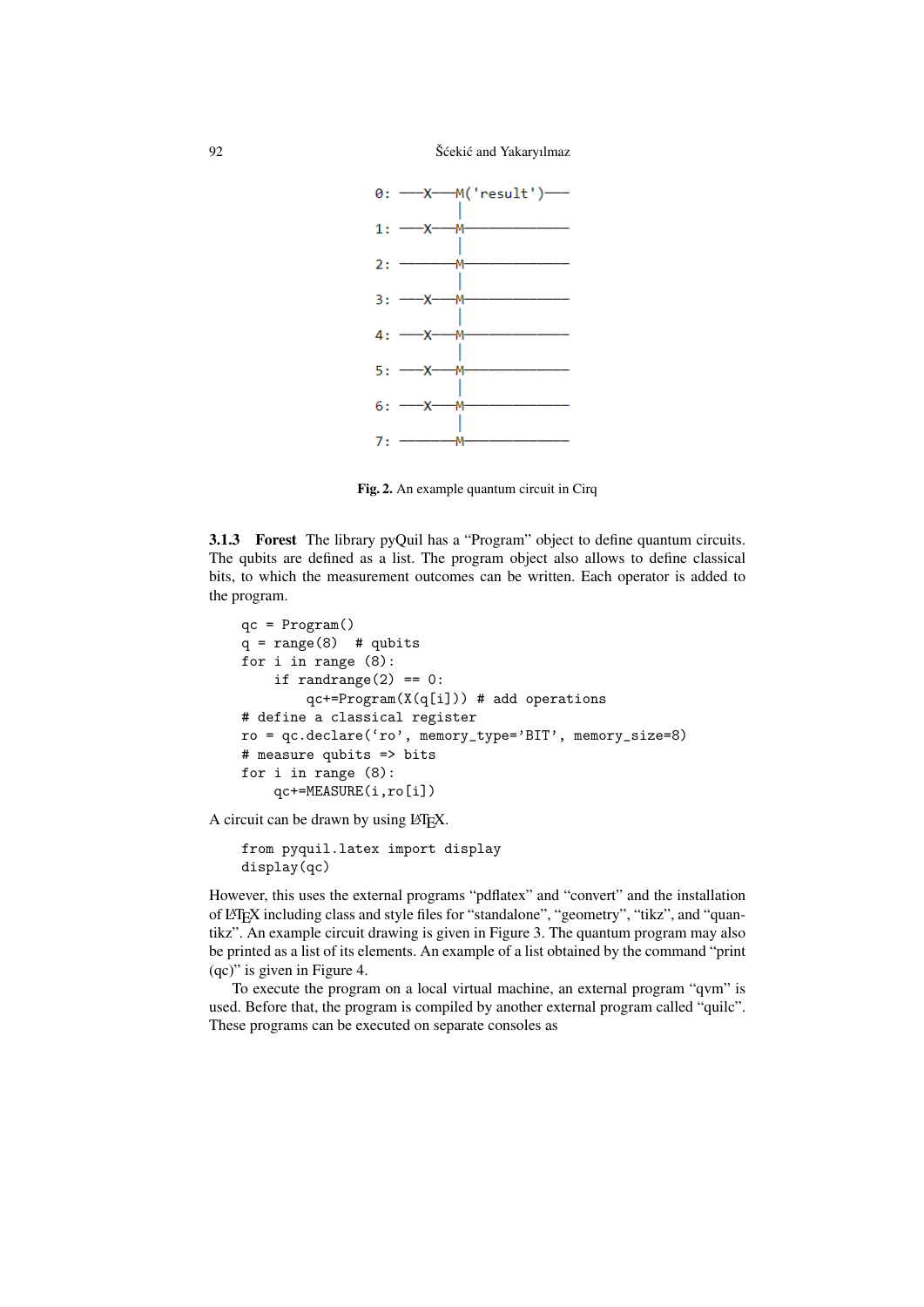

Fig. 3. A quantum circuit in pyQuil

```
X 0
X 2 3 5 6DECLARE ro BIT[8]
MEASURE 0 ro[0]
MEASURE 1 ro[1]
MEASURE 2 ro[2]
MEASURE 3 ro[3]
MEASURE 4 ro[4]
MEASURE 5 ro[5]
MEASURE 6 ro[6]
MEASURE 7 ro[7]
```
Fig. 4. A program in pyQuil can be printed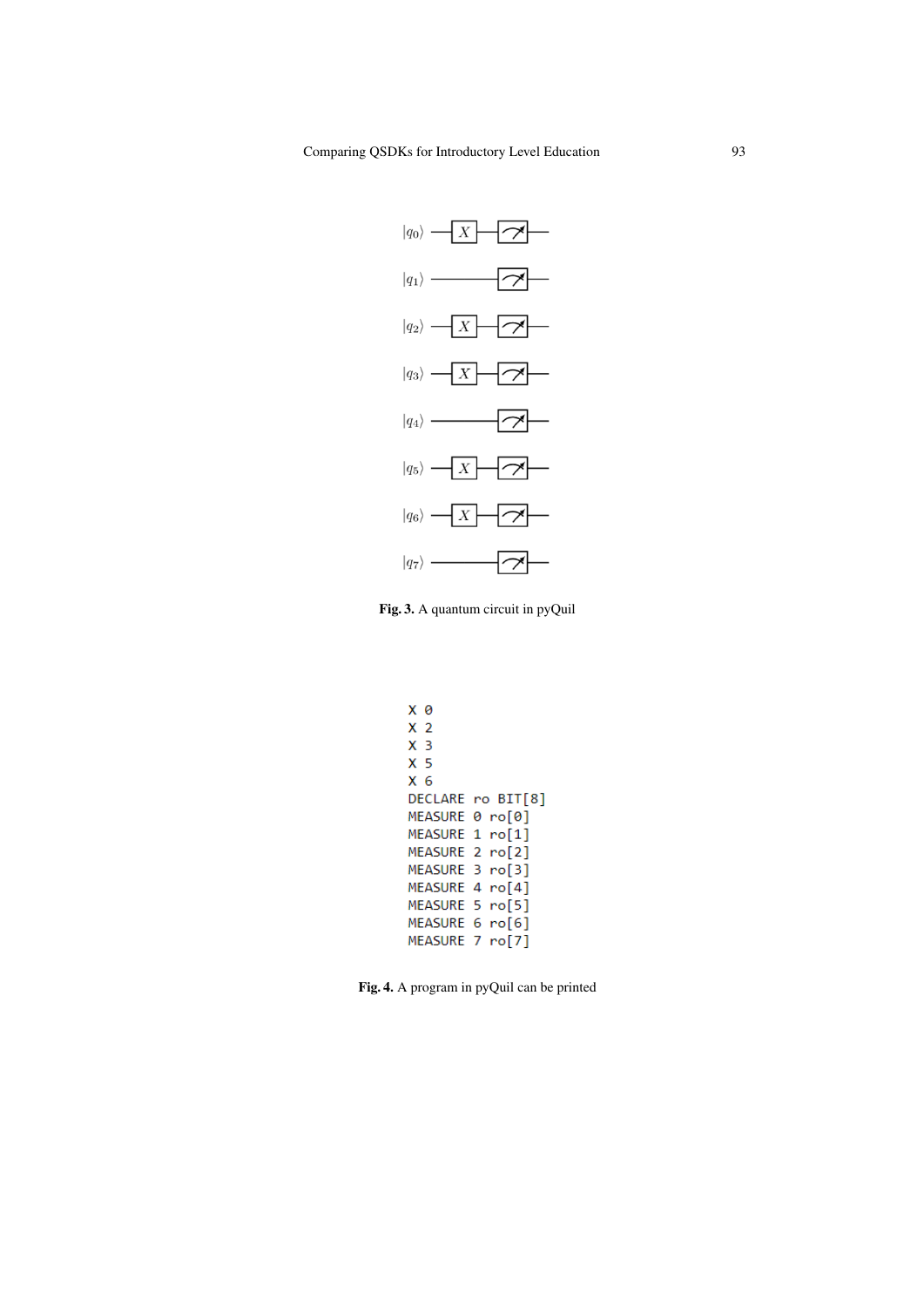> qvm -S > quilc -S

or as "subprocess" in Python as

```
import subprocess
subprocess.Popen(["qvm", "--quiet", "-S"])
subprocess.Popen(["quilc", "--quiet", "-R"])
```
First, a "quantum computer" is selected, which is the local virtual machine running on a terminal in our case. Then, the circuit is compiled and executed on that machine.

```
from pyquil import get_qc
machine = get_qc('9q-square-qvm')executable = machine.compile(qc.wrap_in_numshots_loop(10))
results = machine.run(executable).readout_data.get("ro")
print(results)
```
The result is a numpy array. The outcome of each execution is an array of binary values, and all outcomes form the result array. Therefore, the result should be processed.

3.1.4 ProjectQ ProjectQ is different from the others besides being a python library, *it features a lean syntax which is close to the mathematical notation used in quantum physics* (WEB, f):

Rx(theta) | qubit

The main objects in ProjectQ are engines. An engine instance is also the program, on which we allocate a certain number of qubits. Then, the operators are directly applied to the qubits. The circuit drawer using Matplotlib is also added to the program as an engine.

```
drawing_engine = CircuitDrawerMatplotlib()
engines=[drawing_engine]+get_engine_list()
qc = MainEngine(engine_list=engines)
q = qc.allocate_qureg(8) # define qubitsfor i in range(8):
    if randrange(2)==0:
```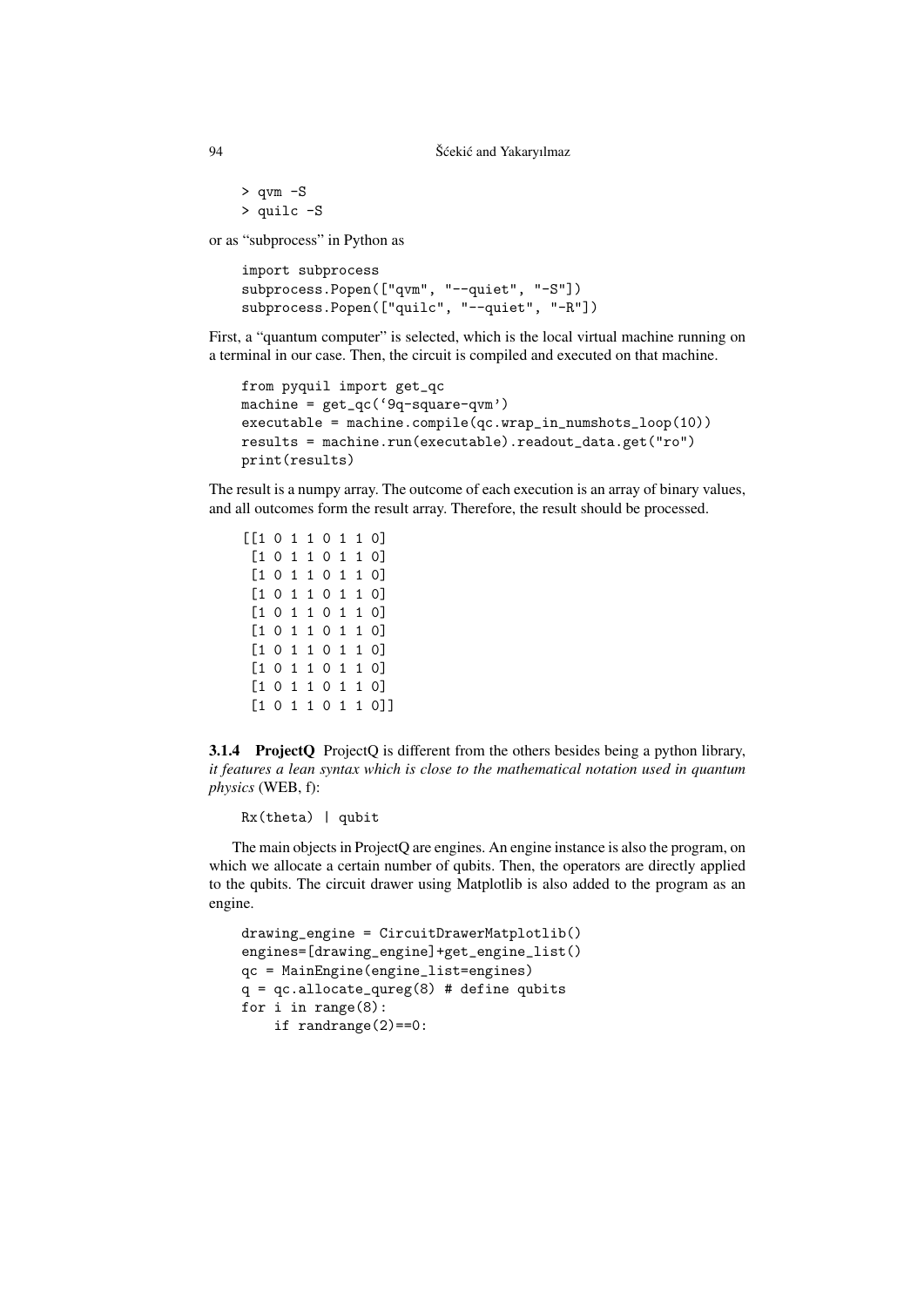```
X | q[i] # apply X operator
All(Measure) | q # Measure the qubits
print(drawing_engine.draw())
```
An example circuit drawing is given in Figure 5.



Fig. 5. An example quantum circuit in ProjectQ

Executing of a program on the simulator is different for ProjectQ. Instead of sending the program to the simulator with the number of shots, the program can be executed one by one. So, for multiple executions, we can use a loop.

```
for i in range (3):
   All(Measure) | q
    qc.flush()
   print("iteration",(i+1))
    for qubit in q:
        print(int(qubit))
```
An example outcome is as follows:

```
iteration 1
1
0
0
0
```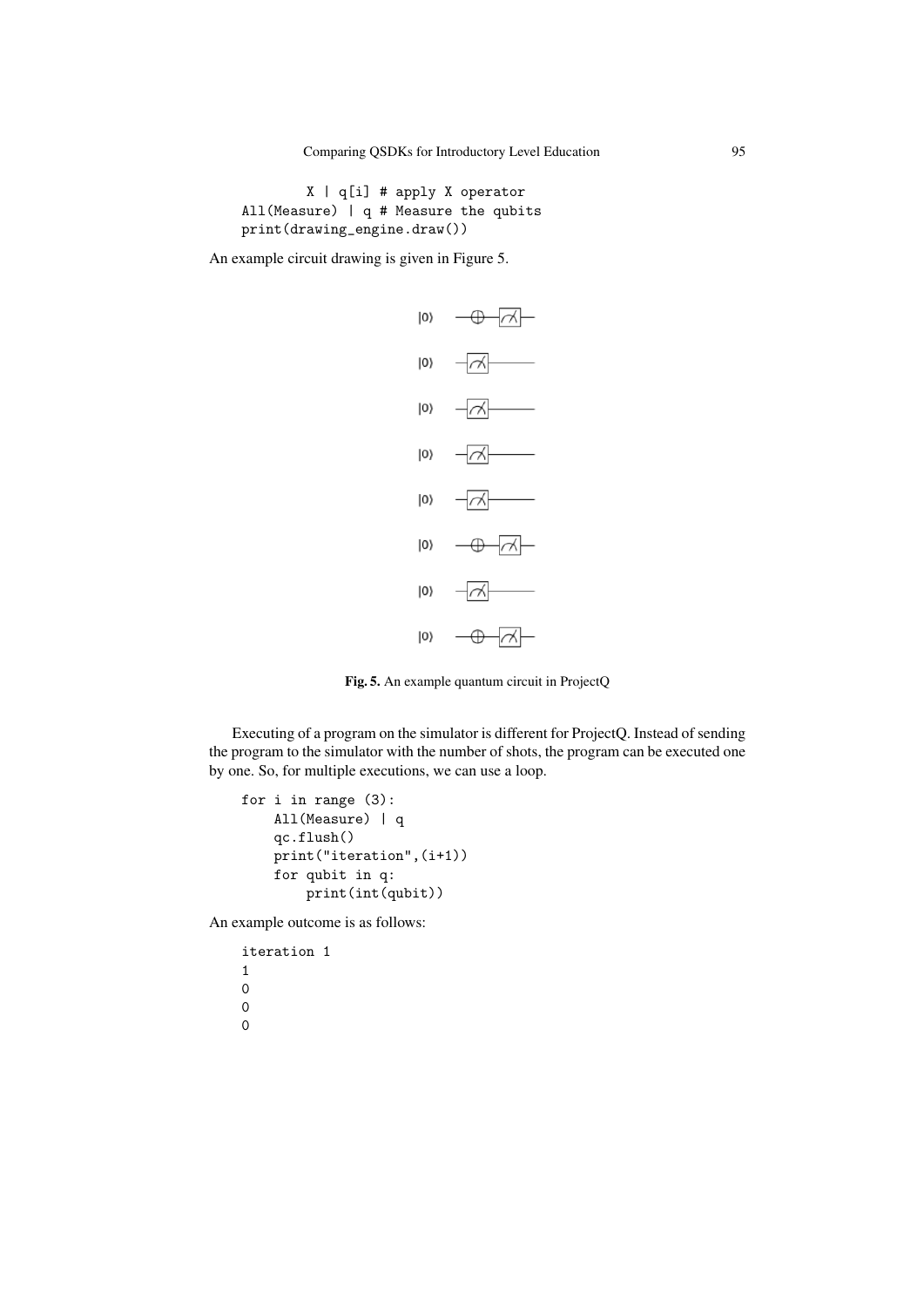```
0
0
1
0
iteration 2
1
0
0
0
0
0
1
0
iteration 3
1
\Omega\Omega\Omega0
0
1
\overline{0}
```
The outcome of each qubit is accessed separately. Thus, post-processing of the outcomes may be needed.

## 3.2 Module for superdense coding

Superdense coding is one of the basic quantum protocols using quantum entanglement (see Figure 6). Here we use a very basic form of classical modular programming.

The task is to write a module (function) which returns a quantum circuit that implements the superdense coding protocol where the classical message is provided by the user. The message can be any 2-bit string: (00,01,10,11). The sub-tasks are

- to design the circuit,
- to draw the circuit, and,
- to read the classical message.

The implementations were successful in each QSDK without any issues to be pointed out.

#### 3.3 Intermediate measurement of a single qubit

This is a very simple example using intermediate measurements. We find this task important as we can implement part (see Figure 7) of a fundamental quantum interference experiment.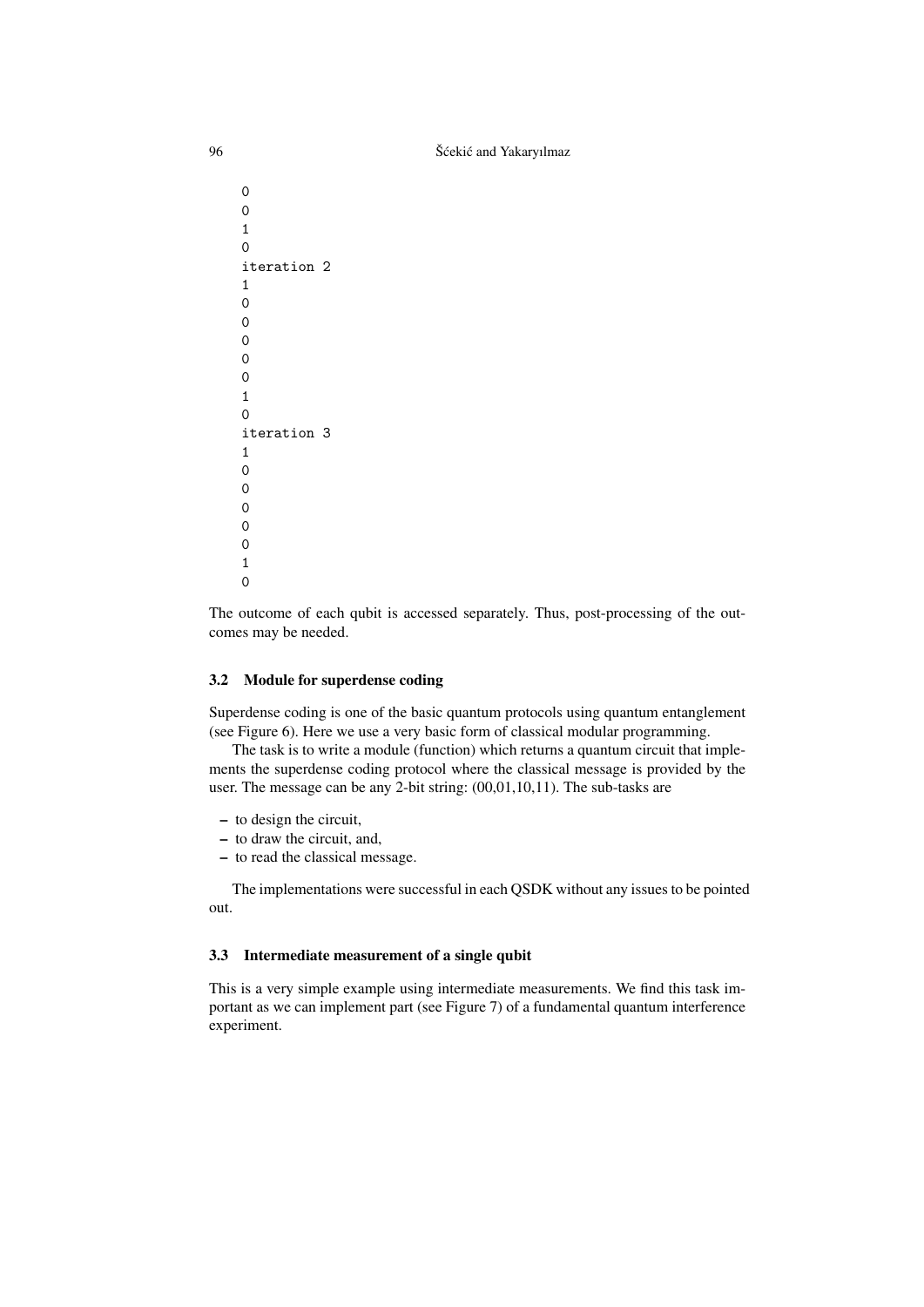

Fig. 6. The protocol for superdense coding



Fig. 7. A basic experiment with photons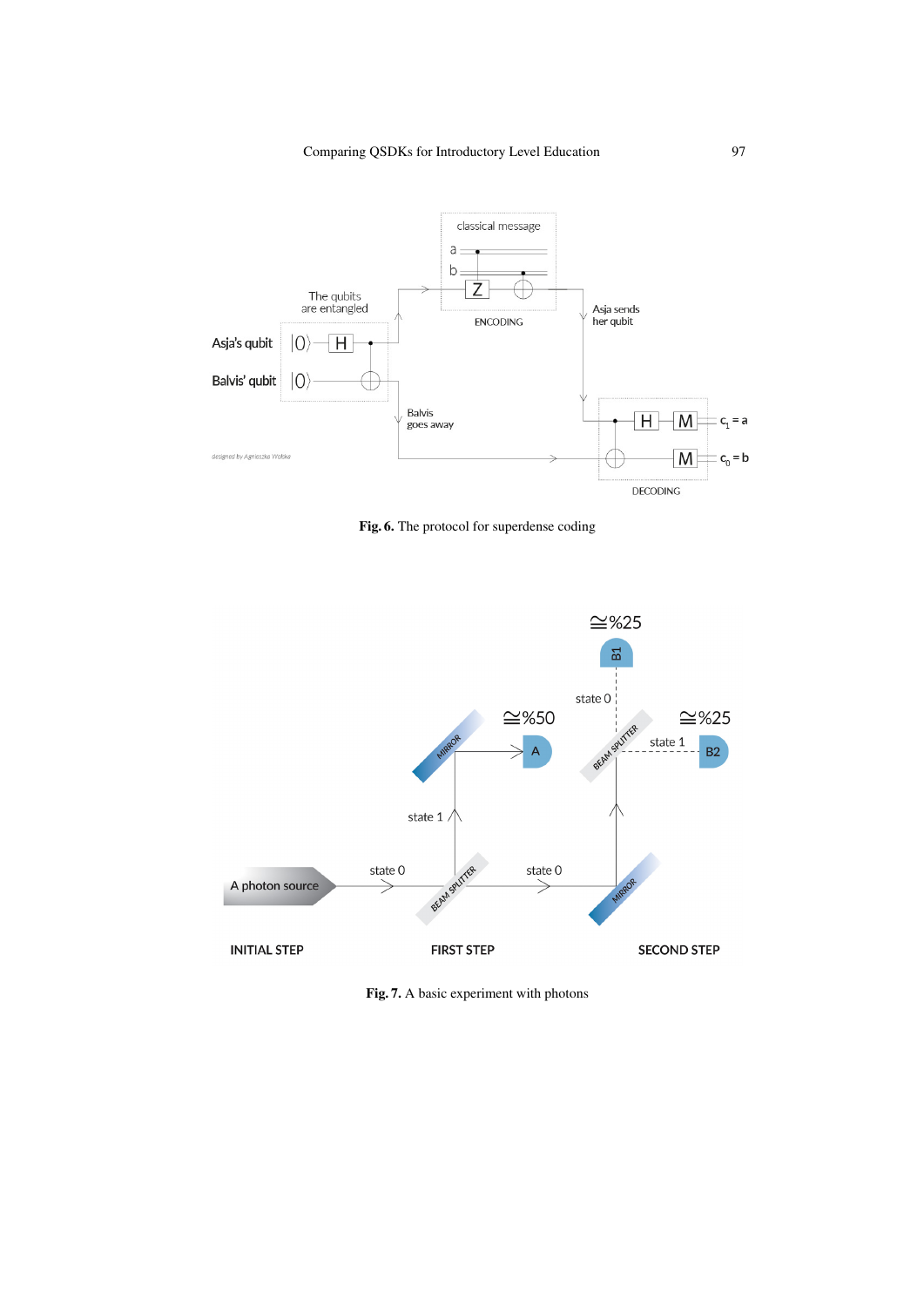The task is to design a quantum circuit with a single qubit. First, we apply a Hadamard operator and measure the qubit. If the outcome is 0, then we apply another Hadamard operator. At the end, we again measure the qubit. The sub-tasks are

- to design the circuit,
- to draw the circuit, and,
- to execute the quantum program 1000 times with checking the statistics.

Up to date, Cirq does not support classically controlled quantum operators where the classical values are obtained by the measurement. This task can be implemented for the other libraries. But, for visualization, only Qiskit and ProjectQ draw the circuit. The former one draws the circuit before executing (see Figure 8).



Fig. 8. The quantum circuit for Task 3 in Qiskit

The latter one draws the executed circuits, and so in each execution the number of Hadamard operator(s) can be different (see Figure 9).



Fig. 9. The quantum circuits (executed 5 times) for Task 3 in ProjectQ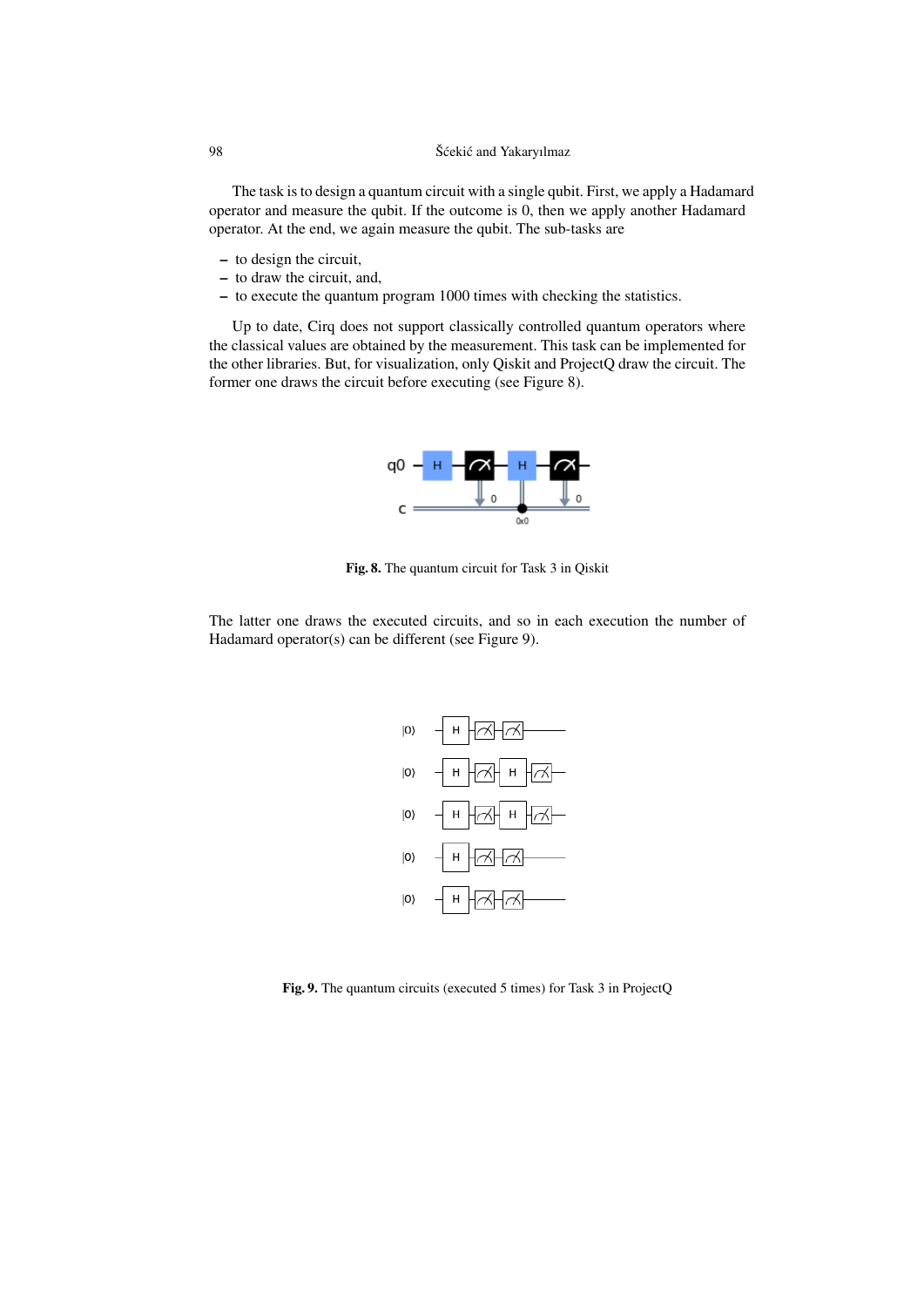#### 3.4 Three rotations with entanglement

The task is to design a quantum circuit with three qubits, say q1, q2, and q3. We rotate each qubit by angles  $\pi/6$ ,  $-\pi/4$ , and  $\pi/3$ , respectively. Then, we apply the controlled-NOT operators CNOT(q1,q2) and CNOT(q2,q3). This time, instead of executing the circuit and collecting statistics, we are interested in reading the quantum state and unitary matrix of the circuit at any point of the design. Thus, we have two sets of sub-tasks. The first set of sub-tasks is

- to read the state vector,
- to obtain the probability of each basis state,
- to read the unitary matrix, and
- to measure all qubits.

The second set of the sub-tasks is

- to draw the circuit and
- to execute the quantum program 1000 times with checking the statistics.

The implementations were successful in each QSDK without any problem. Based on the outcomes, we can represent how the circuit maps the initial state as shown in Figure 10 (using Qiskit).

| 0.306    | $\begin{bmatrix} 0.306 & -0.177 & 0.306 & -0.177 & -0.53 & 0.306 & -0.53 & 0.306 \end{bmatrix}$ |  |  |  |                                                                            | 1.0 |
|----------|-------------------------------------------------------------------------------------------------|--|--|--|----------------------------------------------------------------------------|-----|
| $-0.177$ | [-0.177 -0.306 0.177 0.306 0.306 0.53 -0.306 -0.53 ]                                            |  |  |  |                                                                            | 0.0 |
|          | $-0.53$ $[-0.53$ 0.306 0.53 -0.306 -0.306 0.177 0.306 -0.177]                                   |  |  |  |                                                                            | 0.0 |
| 0.306    |                                                                                                 |  |  |  | $=$ [0.306 0.53 0.306 0.53 0.177 0.306 0.177 0.306]                        | 0.0 |
|          | $0.53$ [ $0.53$ -0.306 0.53 -0.306 0.306 -0.177 0.306 -0.177]                                   |  |  |  |                                                                            | 0.0 |
| $-0.306$ | $[-0.306 -0.53 \t 0.306 \t 0.53 \t -0.177 \t -0.306 \t 0.177 \t 0.306]$                         |  |  |  |                                                                            | 0.0 |
| $-0.306$ | $[-0.306 \t 0.177 \t 0.306 \t -0.177 \t 0.53 \t -0.306 \t -0.53 \t 0.306]$                      |  |  |  |                                                                            | 0.0 |
| 0.177    |                                                                                                 |  |  |  | $[0.177 \t 0.306 \t 0.177 \t 0.306 \t -0.306 \t -0.53 \t -0.306 \t -0.53]$ | 0.0 |

Fig. 10. The calculation of a circuit represented by a matrix-vector multiplication

#### 3.5 Quantum teleportation

This is one of the basic quantum protocols, and its implementation requires conditional post-processing.

The task is to design a quantum circuit implementing quantum teleportation including the post-measurement part. The sub-tasks are

- to draw the circuit,
- to read the measurement results, and
- to read the quantum state.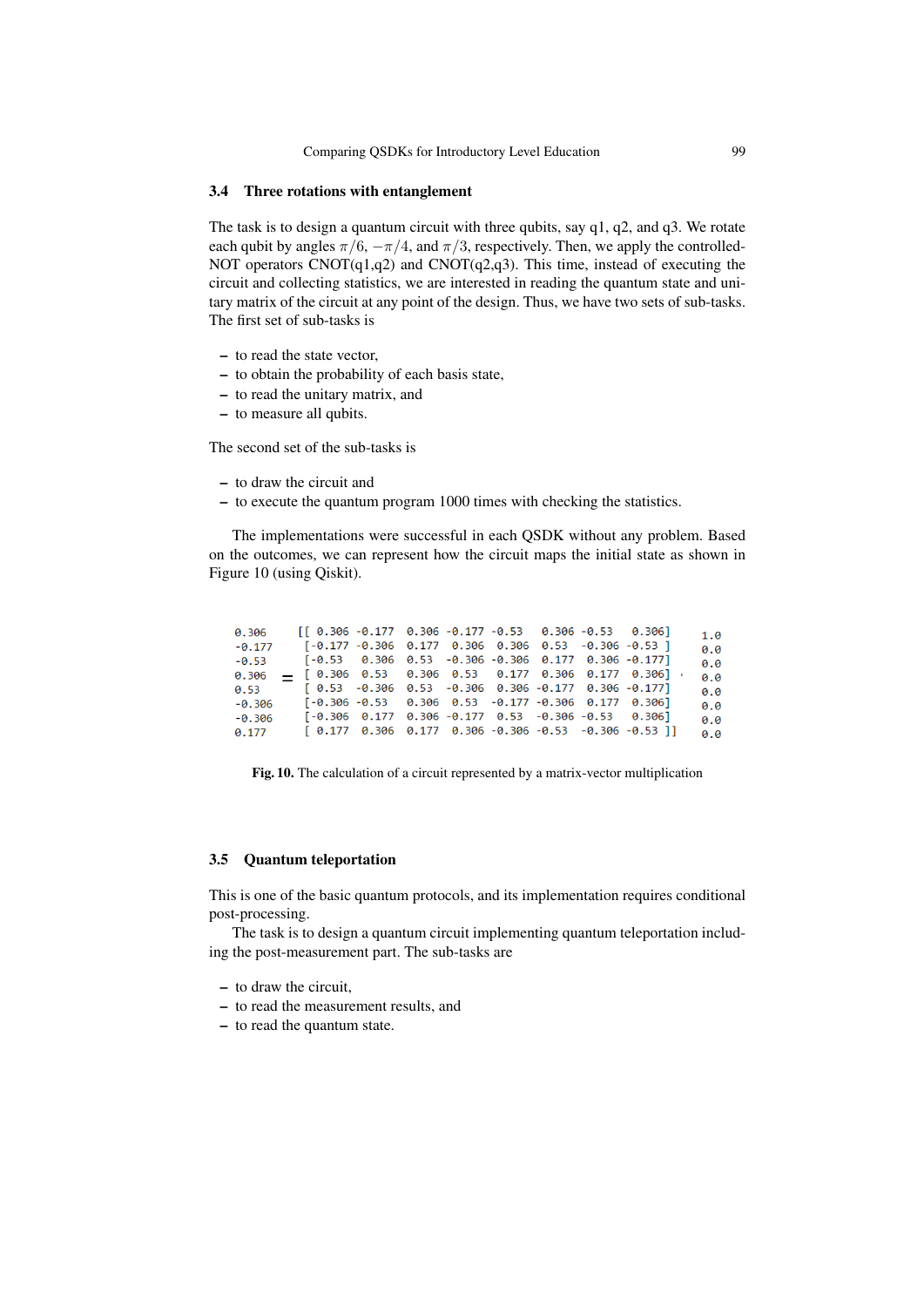The implementation of quantum teleportation is already publicly available for each QSDK on the internet. So, this task is already implemented in each library. The only incomplete sub-task here is drawing the whole circuit by pyQuil.

The text version of the circuit is concise as shown in Figure 11 (using Cirq). Very recently, Cirq also introduces 3D representation of 2D circuits. We observe this feature with quantum teleportation protocol (see Figure 12).



Fig. 11. The text-based circuit for quantum teleportation by Cirq



Fig. 12. The 3D circuit for quantum teleportation by Cirq

## 3.6 Multiple rotations

We have two sets of sub-tasks here. For given four angles  $\theta_1, \ldots, \theta_4$ , the first sub-task is to design a circuit implementing the unitary matrix

$$
U = \begin{pmatrix} R_{\theta_1} & 0 & 0 & 0 \\ 0 & R_{\theta_2} & 0 & 0 \\ \hline 0 & 0 & R_{\theta_3} & 0 \\ \hline 0 & 0 & 0 & R_{\theta_4} \end{pmatrix},
$$

where 0 is  $(2 \times 2)$ -dimensional zero matrix and  $R_{\theta}$  is the rotation matrix with angle  $\theta$  in the  $|0\rangle$ - $|1\rangle$  plane, and then, to read the unitary matrix in order to verify the correctness of the circuit.

The second sub-task is about repetition of the first sub-task: We design two circuits applying  $U$  three and five times, respectively, and then, read the unitary matrices in order to verify the correctness of the circuits.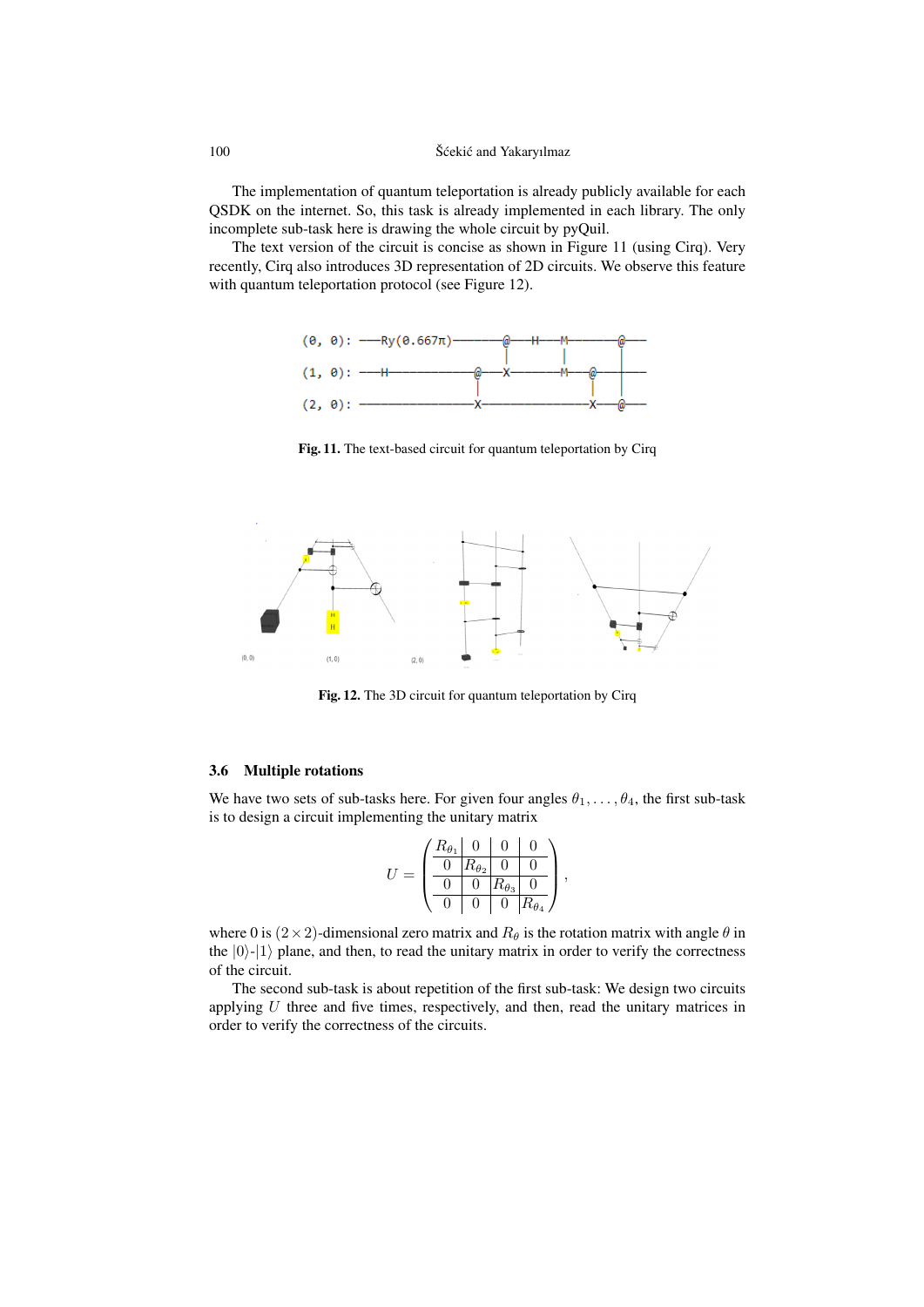Such unitary matrices can be constructed in different ways, and so up to three different solutions are given for each library.

## 4 Our findings

We present our findings under three subsections.

#### 4.1 Installation

To implement our tasks, we use jupyter notebooks and we install Anaconda as it comes with widely used python libraries (and so we do not need to install extra packages). Installing Anaconda may cause some problems from time to time<sup>2</sup>, but we see it as a default step for each QSDK.

The quantum programming libraries are written in Python. So, their installations are easily done by using a single command on jupyter notebooks, e.g., we can use the following command for Qiskit:

```
!pip install qiskit[visualization]
```
Among all, Forest has extra difficulties for the new learners. It has separate tools for compiling and executing the quantum programs to be more efficient. But, their installations should be done separately, and each of these tools should be run separately in parallel to coding quantum programs in Python. We suggest that Forest may provide Python modules of these tools as well besides the external ones, at least for pedagogical purposes.

#### 4.2 Visualization

Visualization of quantum circuit is pedagogically very helpful. The QSDKs have been improving in this sense, but there are still certain issues.

QSDKs offer three types of basic solutions when drawing quantum circuits:

- 1. outputting text such as using ASCII Art,
- 2. using python libraries such as Matplotlib, or
- 3. outputting LaTeX code and then visualizing the compiled LaTeX code.

Cirq uses text outputs, and it works fine. Qiskit supports all solutions, and colorful circuits can be obtained when using Matplotlib. ProjectQ uses a solution based on Matplotlib. Lastly, pyQuil uses a LATEX solution.

Among all, Qiskit and ProjectQ work very well in the visualization tasks. When drawing the circuit with classically controlled quantum operators, we could not draw the circuits by the other two libraries. Except this, Cirq works very well. The library pyQuil also fails when drawing the whole circuit for quantum teleportation protocol.

<sup>&</sup>lt;sup>2</sup> Private communication with the organizers, lecturers, and mentors of QBronze workshops. The list of these workshops are at https://qworld.net/workshop-bronze/.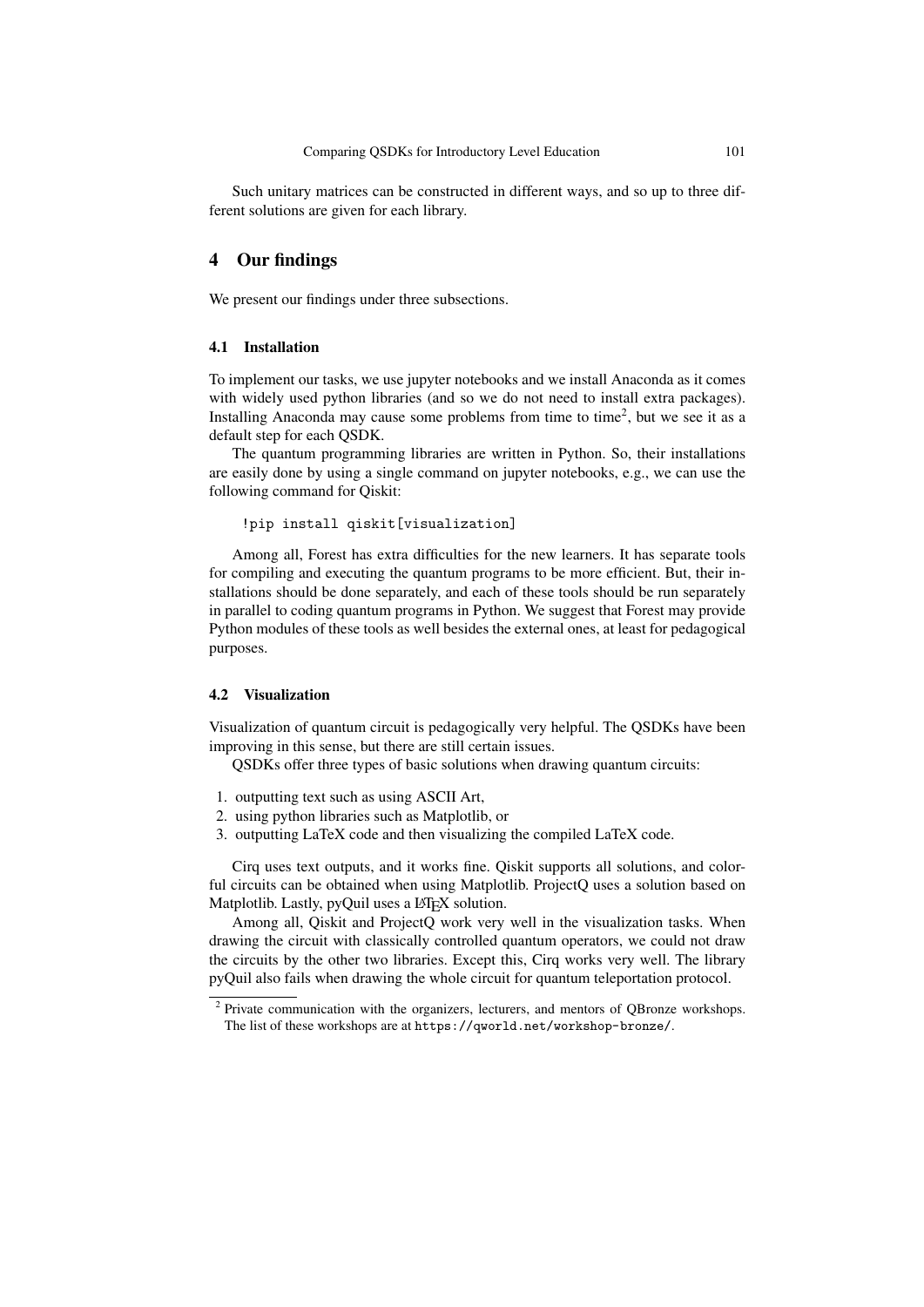In general, the LATEX-based solutions may not work properly as they require nonpython installations and execution of external tools. Besides, their representative power may be limited. Text outputs are simple and come with minimal dependencies. Matplotlib is a python library that can be used to get user-friendly circuits.

Very recently, Cirq introduced 3D visualization of 2D circuits by using Typescript. We test this feature by drawing the circuit for the quantum teleportation protocol. We believe that such functionality would be useful for 2D circuits, and certain improvements should be done to increase the readability of gates.

## 4.3 The main functionalities

For the rest of tasks, almost all were implemented in each QSDK. The only exception is that Cirq does not support storing intermediate measurements classically, which can be used later to apply certain quantum operators. But, we should note that we can still implement quantum teleportation in Cirq.

## 5 Concluding remarks

There are several QSDKs (WEB, h) and they are being improved day to day. In this work, we focus on Oiskit, Cirq, Forest (pyOuil), and ProjectO, and our motivation is to determine how suitable they are to be used for introductory level of education. Our findings are summarized in Table 1.

Among all, Forest has certain issues to be solved regarding the installation and drawing the circuits. Qiskit seems the most convenient one, but Cirq and ProjectQ are also ready to work as we report only minor issues.

Our methodology can be a base for further studies. We use only six tasks, and, as future work, we plan to extend our task list, such as with operations on Bloch sphere and its visualization.

Besides task-based approach, as pointed out by one of the anonymous reviewers, the study can be extended with different criteria such as (i) the available documentation for each QSDK, (ii) executing programs on real machines, and (iii) how friendly the program syntax is. Our observations are as follows:

- 1. Each QSDK has its own documentation. Besides there are different online platforms where the users can get help.
- 2. QSDKs have certain APIs to access different hardware such as IBM's quantum computers, IonQ hardware, AWS Braket, AQT devices, etc.
- 3. We do not have any problem or difficulties to remark regarding the syntax of each library. But, different usability tests can be performed among different groups when comparing the usability of QSDKs.

As a final remark, each of QSDKs has some different features, which may be used to develop pedagogically interesting applications.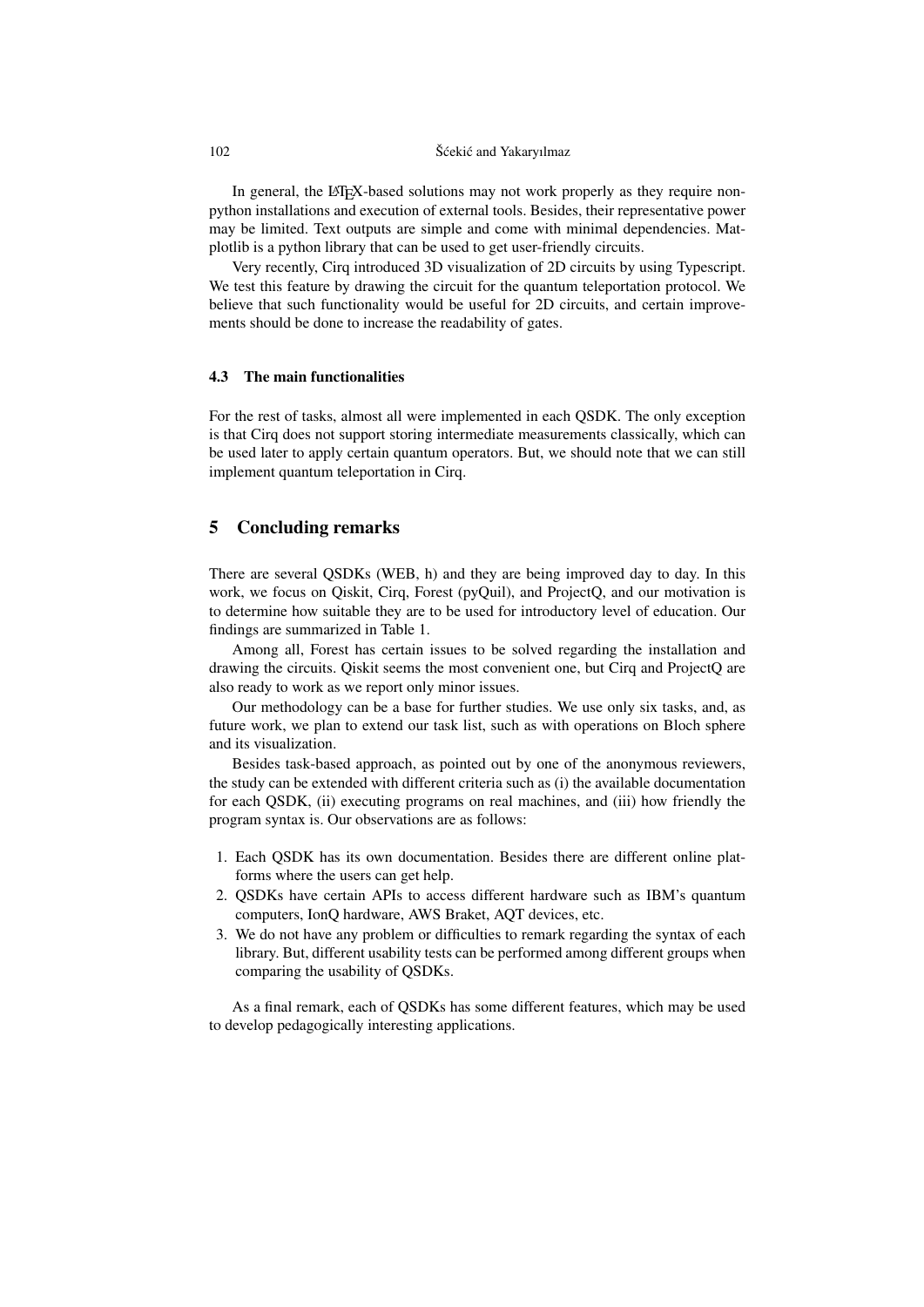Comparing QSDKs for Introductory Level Education 103

| <b>Functionalities</b>                   | Qiskit       | Cirg      | Forest       | ProjectQ  |
|------------------------------------------|--------------|-----------|--------------|-----------|
| Randomly generating very simple          |              |           |              |           |
| quantum circuits                         |              |           |              |           |
| (using classical conditionals and loops) |              |           |              |           |
| Executing quantum circuits and           |              |           | $\checkmark$ |           |
| reading the measurement results          |              |           |              |           |
| Visualizing the quantum circuits         | $\sqrt{}$    |           | $\sqrt{}$    |           |
|                                          | (1,2,3)      | $(1,*)$   | $(3,*)$      | (2)       |
| Simplifying the design by using          |              |           |              |           |
| classical subroutines                    |              |           |              |           |
| Reading the quantum state                | $\checkmark$ | $\sqrt{}$ | $\checkmark$ | $\sqrt{}$ |
| Reading the unitary operator of the      |              |           |              |           |
| circuit                                  |              |           |              |           |
| Applying controlled quantum              | $\sqrt{}$    | $\sqrt{}$ | $\checkmark$ |           |
| operators                                |              |           |              |           |
| Implementing intermediate                | $\sqrt{}$    |           |              |           |
| measurements                             |              | $(***)$   |              |           |
| Applying classically controlled          | $\sqrt{}$    |           | $\checkmark$ |           |
| quantum operators                        |              |           |              |           |
| Implementing quantum teleportation       |              | $\sqrt{}$ | $\sqrt{}$    |           |
| as a sophisticated protocol for the      |              |           | (*)          |           |
| introductory level                       |              |           |              |           |

(1) Using ASCII Art; (2) Using Matplotlib; (3) Using external LaTeX tools; (\*) Problem with drawing of circuits with classically controlled quantum operators;

(\*\*) Problem with storing measurement outcomes classically and then using quantumly.

Table 1. The summary of our findings

# 6 Acknowledgements

Yakaryılmaz was partially supported by the ERDF project Nr. 1.1.1.5/19/A/005 "Quantum computers with constant memory" and the project "Quantum algorithms: from complexity theory to experiment" funded under ERDF programme 1.1.1.5.

We thank the anonymous reviewers of KKIO2021 and BJMC for their very helpful and detailed comments and suggestions. We thank Vishal Sharathchandra Bajpe for his remarks about ProjectQ. We thank Agnieszka Wolska for preparing Figures 6 and 7.

We used Qiskit, Cirq, ProjectQ, and Forest to create the circuits in the paper.

## References

- Abbas, A., Andersson, S., Asfaw, A., Corcoles, A., Bello, L., Ben-Haim, Y., Bozzo-Rey, M., Bravyi, S., Bronn, N., Capelluto, L., Vazquez, A.C., Ceroni, J., Chen, R., Frisch, A., Gambetta, J., Garion, S., Gil, L., De La Puente Gonzalez, S., Harkins, F., Imamichi, T., Jayasinha, P., Kang, H., Karamlou, A.h., Loredo, R., McKay, D., Maldonado, A., Macaluso, A., Mezzacapo, A., Minev, Z., Movassagh, R., Nannicini, G., Nation, P., Phan, A., Pistoia, M., Rattew, A., Schaefer, J., Shabani, J., Smolin, J., Stenger, J., Temme, K., Tod, M., Wanzambi, E., Wood, S., Wootton, J. (2020). Learn Quantum Computation Using Qiskit, available at: http://community.qiskit.org/textbook.
- Endo, S., Benjamin, S. C., Li, Y. (2018). Practical quantum error mitigation for near-future applications software framework for quantum computing. Physical Review X 8, 031027.